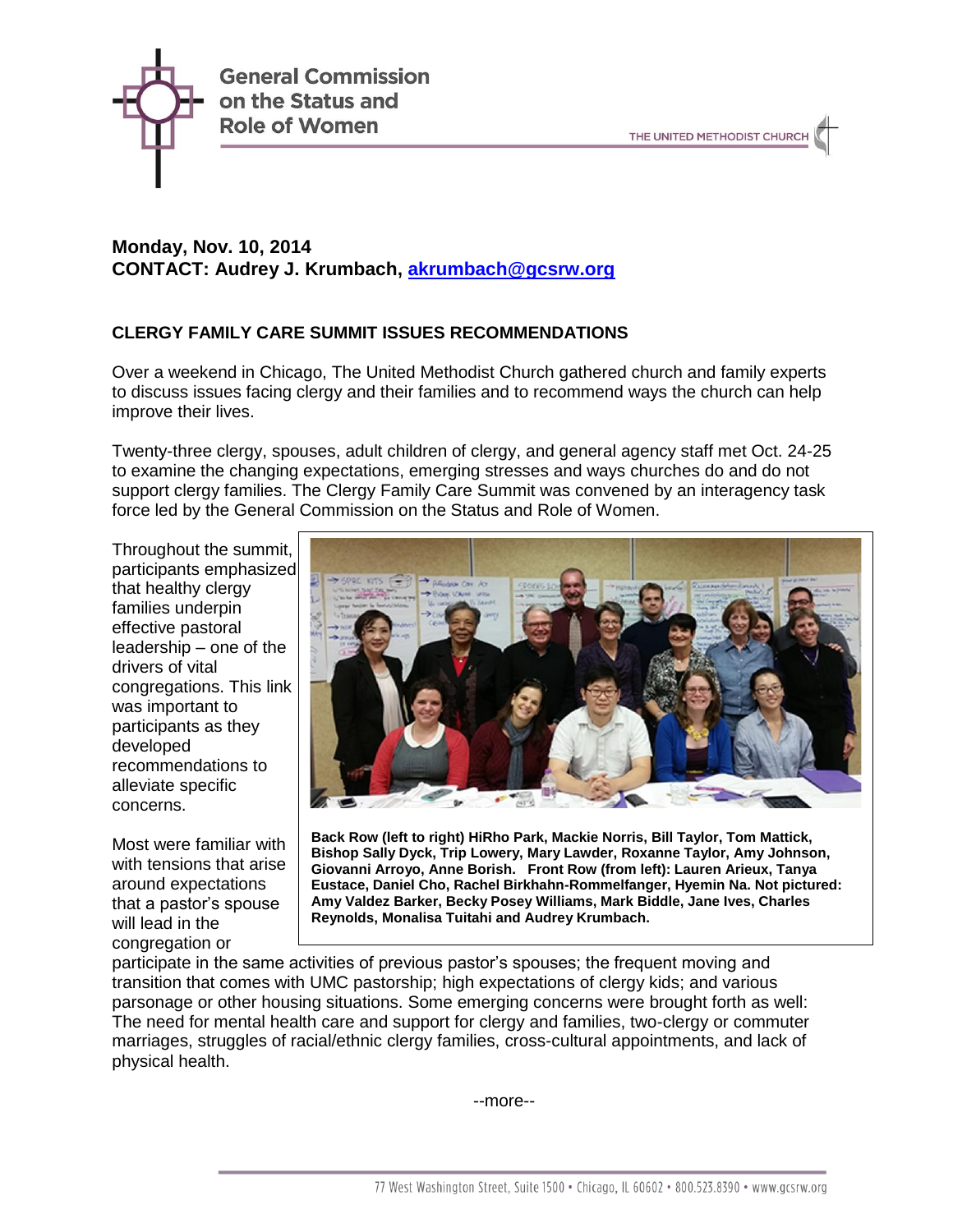Bishop Sally Dyck of the Northern Illinois Conference shared information about her conference's annual transitional workshops for churches and clergy with new appointments, and encouraged all to practice creative empathy. She suggested that local church Staff Parish Relations Committees (SPRCs) put themselves in the position of the family who is moving to help anticipate needs of the entire family settling into a new home and community in addition to all that the pastor experiences in a new church setting.

As the task force continues its work, it offers these recommendations for consideration:

#### **For Annual Conferences, Bishops and Cabinets:**

- Have bishops and cabinets or other supporting groups host or attend listening groups for clergy families to identify their experiences of expectations, blessings, stresses and support.
- Support of mental health initiatives by conferences publically and financially thereby reducing clergy stigma through normalizing the presence of mental health care in church settings.
- Provide periodic mental health care screenings at district and conference meetings for clergy and their entire family.
- Use events, retreats, covenant groups, and social media support groups as important tools for reducing isolation and offering places for the spouse or children of clergy to receive peer support and mentoring.

#### **For District Committees and Superintendents:**

- Provide additional resources and training for SPRC members in the areas of clergy family stress and support.
- Offer transitional workshops prior to and following moves for clergy, families and congregations.
- Provide support to clergy families through the services of a district nurse, chaplain or counseling service.

### **For Local Congregations and Staff Parish Relations Committees:**

- Discuss openly expectations for the clergy person and their family. Conversations about privacy, church attendance and respecting the individuality of the child or partner of a clergy person can greatly reduce stress in both the family and congregation.
- Ensure that SPRCs have a "health covenant" with the clergy person to include use of time off, getting an annual physical, having a mental health check, and taking time for spiritual practices.
- Train all churches who receive a cross-cultural appointment to help the congregation understand, accept, and welcome the family of their new clergy person.

--more—